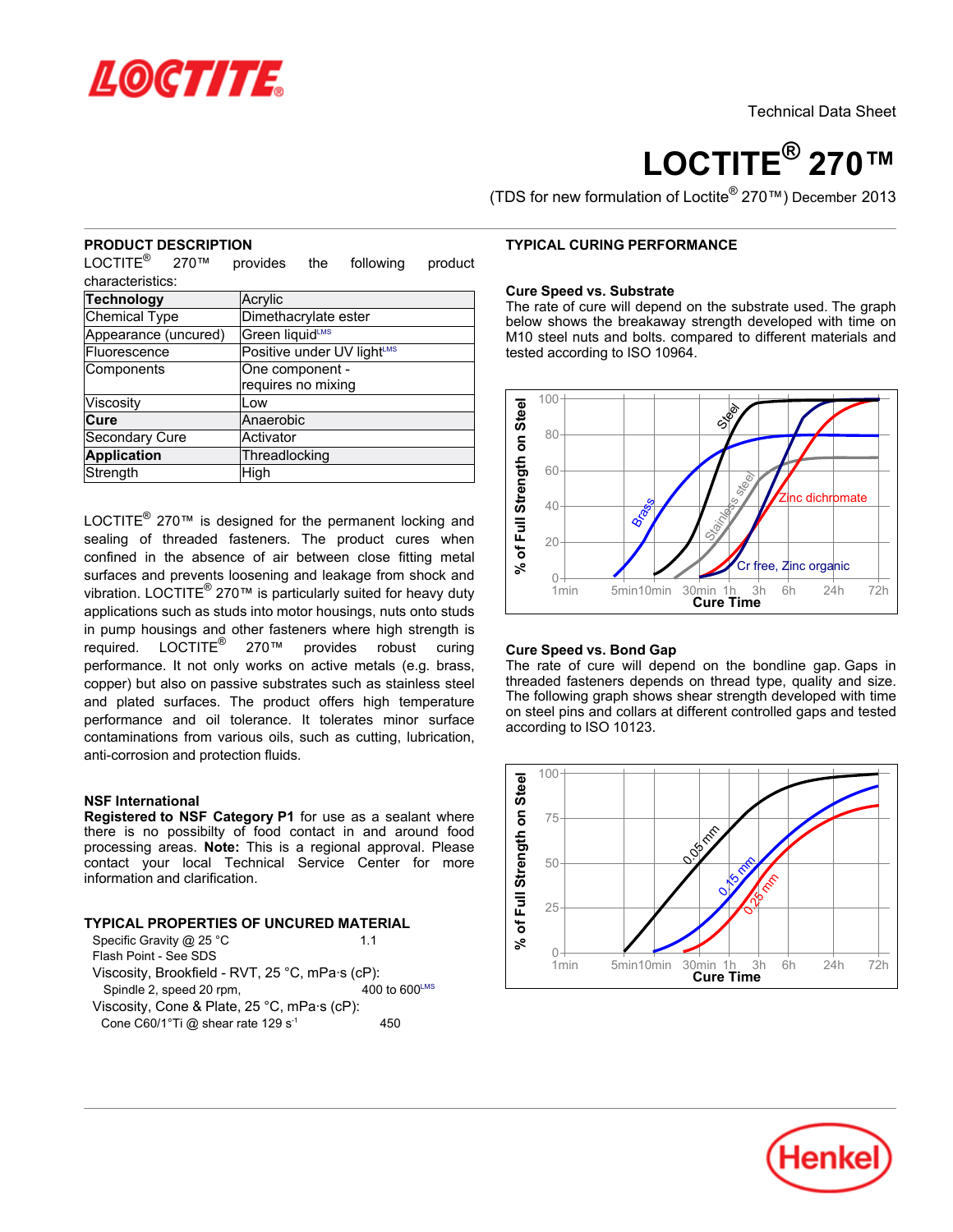# TDS LOCTITE® 270™, December-2013

## **Cure Speed vs. Temperature**

The rate of cure will depend on the temperature. The graph below shows the breakaway strength developed with time at different temperatures on M10 steel nuts and bolts and tested according to ISO 10964.



#### **Cure Speed vs. Activator**

Where cure speed is unacceptably long, or large gaps are present, applying activator to the surface will improve cure speed. The graph below shows the breakaway strength developed with time on M10 zinc dichromate steel nuts and bolts using Activator 7471™, 7649™, 7088™ and 7091™ and tested according to ISO 10964.



### **TYPICAL PERFORMANCE OF CURED MATERIAL Adhesive Properties**

| Cured for 24 hours @ 22 $^{\circ}$ C<br>Breakaway Torque, ISO 10964, Unseated: |                 |             |
|--------------------------------------------------------------------------------|-----------------|-------------|
| M <sub>10</sub> steel nuts and bolts                                           | N⋅m<br>(lb.in.) | 33<br>(290) |
| M6 steel nuts and bolts                                                        | N∙m<br>(lb.in.) | 5<br>(45)   |
| M <sub>16</sub> steel nuts and bolts                                           | N⋅m<br>(lb.in.) | 90<br>(800) |
| $3/8 \times 16$ steel nuts (grade 2) and bolts<br>$(\text{grade } 5)$          | N⋅m<br>(lb.in.) | 31<br>75)   |

Prevail Torque @ 180°, ISO 10964, Unseated:  $M10$  steel nuts and bolts  $N \cdot m$  33

| M TO STEEL NUTS AND DOITS                               | IN-ITI            | 33                      |
|---------------------------------------------------------|-------------------|-------------------------|
|                                                         | (lb.in.)          | (290)                   |
| M6 steel nuts and bolts                                 | $N \cdot m$       | 3                       |
|                                                         | (lb.in.)          | (26)                    |
| M <sub>16</sub> steel nuts and bolts                    | $N \cdot m$       | 125                     |
|                                                         | (lb.in.)          | (1, 100)                |
| $3/8 \times 16$ steel nuts (grade 2) and bolts          | $N \cdot m$       | 33                      |
| $(grade 5)$                                             | (lb.in.)          | (290)                   |
| Breakloose Torque, ISO 10964, Pre-torqued to 5 N·m:     |                   |                         |
| M <sub>10</sub> steel nuts and bolts                    | $N \cdot m$       | 39                      |
|                                                         | (lb.in.)          | (345)                   |
| $3/8 \times 16$ steel nuts (grade 2) and bolts          | $N \cdot m$       | 35                      |
| $(grade 5)$                                             | (lb.in.)          | (310)                   |
|                                                         |                   |                         |
| Prevail Torque @ 180°, ISO 10964, Pre-torqued to 5 N·m: |                   |                         |
| M <sub>10</sub> steel nuts and bolts                    | $N \cdot m$       | 25                      |
|                                                         | (lb.in.)          | (220)                   |
| $3/8 \times 16$ steel nuts (grade 2) and bolts          | $N \cdot m$       | 31                      |
| $(grade 5)$                                             | (lb.in.)          | (275)                   |
|                                                         |                   |                         |
|                                                         |                   |                         |
| Compressive Shear Strength, ISO 10123:                  |                   |                         |
| Steel pins and collars                                  | N/mm <sup>2</sup> | $\geq 9.0^{\text{LMS}}$ |
|                                                         | (psi)             | (≥1,305)                |
|                                                         |                   |                         |

#### Cured for 1 week @ 22ºC,

| Breakloose Torque, ISO 10964, Pre-torqued to 5 N·m: |             |       |
|-----------------------------------------------------|-------------|-------|
| M <sub>10</sub> zinc phosphate nuts and bolts       | N⋅m         | 46    |
|                                                     | (lb.in.)    | (400) |
| M <sub>10</sub> stainless steel nuts and bolts      | $N \cdot m$ | 30.   |
|                                                     | (lb.in.)    | (265) |

## **TYPICAL ENVIRONMENTAL RESISTANCE**

Cured for 1 week @ 22 °C

Breakloose Torque, ISO 10964, Pre-torqued to 5 N·m: M10 zinc phosphate steel nuts and bolts





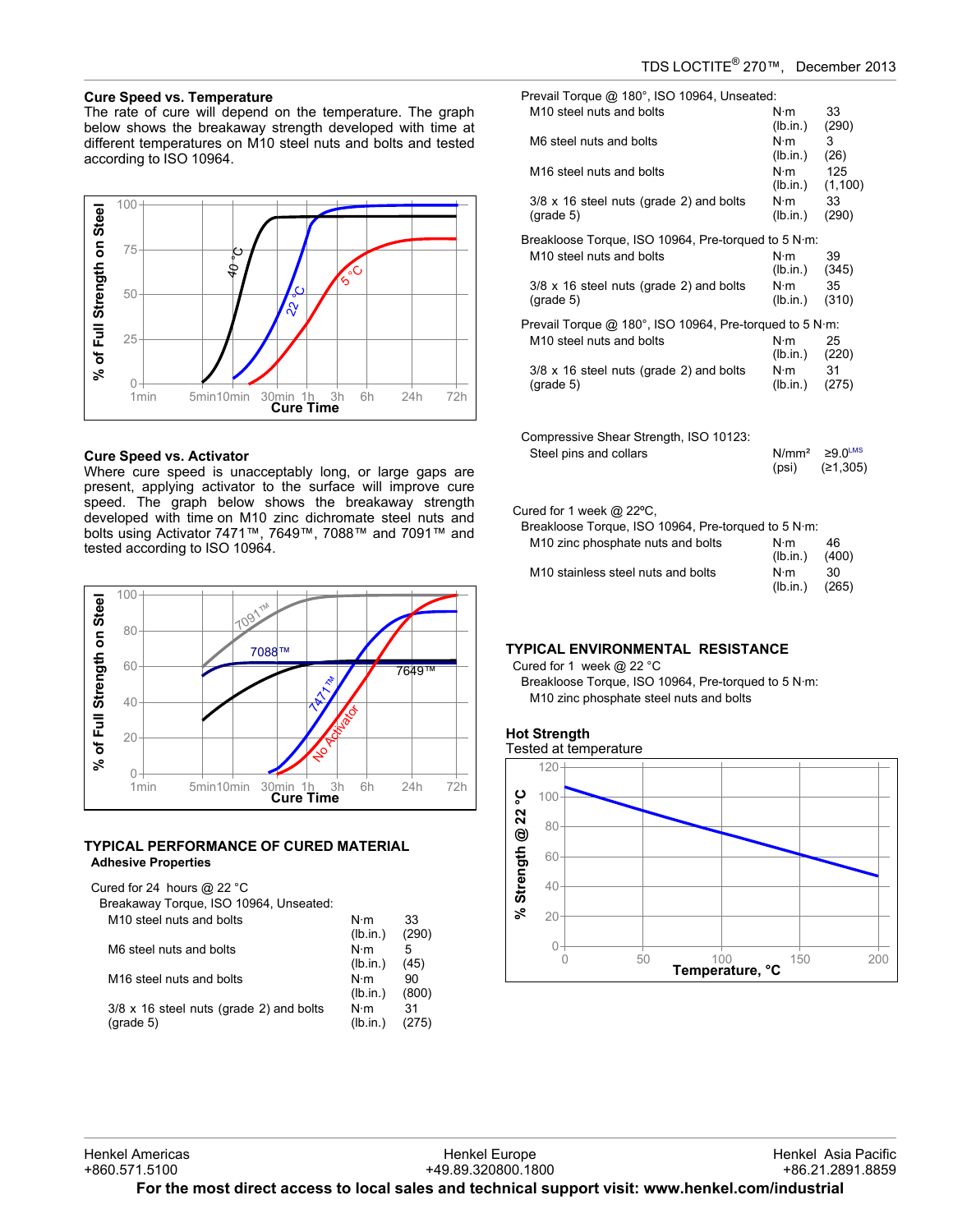# **Heat Aging**

Aged at temperature indicated and tested @ 22 °C



**Heat Aging/Hot Strength**

Aged under conditions indicated and tested at temperature



## **Chemical/Solvent Resistance**

Aged under conditions indicated and tested @ 22 °C.

|                    |     | % of initial strength |       |        |
|--------------------|-----|-----------------------|-------|--------|
| <b>Environment</b> | °C  | 500 h                 | 1000h | 5000 h |
| Motor oil          | 125 | 65                    | 75    | 75     |
| Unleaded gasoline  | 22  | 90                    | 95    | 95     |
| Brake fluid        | 22  | 105                   | 105   | 100    |
| Water/glycol 50/50 | 87  | 75                    | 85    | 90     |
| Acetone            | 22  | 95                    | 95    | 100    |
| Ethanol            | 22  | 95                    | 95    | 95     |
| E85 Ethanol fuel   | 22  | 95                    | 95    | 95     |
| B100 Bio-Diesel    | 22  | 100                   | 100   | 110    |

Breakloose Torque, ISO 10964, Pre-torqued to 5 N·m: M10 Stainless steel nuts and bolts

|                       |    | % of initial strength |        |       |
|-----------------------|----|-----------------------|--------|-------|
| Environment           | °C | 500 h                 | 1000 h | 5000h |
| Sodium Hydroxide, 20% | 22 | 75                    | 65     | 55    |
| Phosphoric Acid, 10%  | 22 | 100                   | 95     | 65    |

# **GENERAL INFORMATION**

**This product is not recommended for use in pure oxygen and/or oxygen rich systems and should not be selected as a sealant for chlorine or other strong oxidizing materials.**

## **For safe handling information on this product, consult the Safety Data Sheet (SDS).**

Where aqueous washing systems are used to clean the surfaces before bonding, it is important to check for compatibility of the washing solution with the adhesive. In some cases these aqueous washes can affect the cure and performance of the adhesive.

This product is not normally recommended for use on plastics (particularly thermoplastic materials where stress cracking of the plastic could result). Users are recommended to confirm compatibility of the product with such substrates.

# **Directions for use:**

## **For Assembly**

- 1. For best results, clean all surfaces (external and internal) with a LOCTITE $^{\circledR}$  cleaning solvent and allow to dry.
- 2. If the cure speed is too slow, use appropriate activator. Please see the Cure Speed vs. Activator graph for reference. Allow the activator to dry when needed.
- 3. To prevent the product from clogging in the nozzle, do not allow the tip to touch metal surfaces during application.
- 4. **For Thru Holes**, apply several drops of the product onto the bolt at the nut engagement area.
- 5. **For Blind Holes**, apply several drops of the product to the lower third of the internal threads in the blind hole, or the bottom of the blind hole.
- 6. **For Sealing Applications**, apply a 360° bead of product to the leading threads of the male fitting, leaving the first thread free. For bigger threads and voids, adjust product amount accordingly and apply a 360° bead of product on the female threads also.
- 7. Assemble and tighten as required.

## **For Disassembly**

- 1. Remove with standard hand tools.
- 2. In rare instances where hand tools do not work because of excessive engagement length, apply localized heat to nut or bolt to approximately 250 °C. Disassemble while hot.
- 3. Apply localized heat to the assembly to approximately 250 °C. Disassemble while hot.

## **For Cleanup**

1. Cured product can be removed with a combination of soaking in a Loctite solvent and mechanical abrasion such as a wire brush.